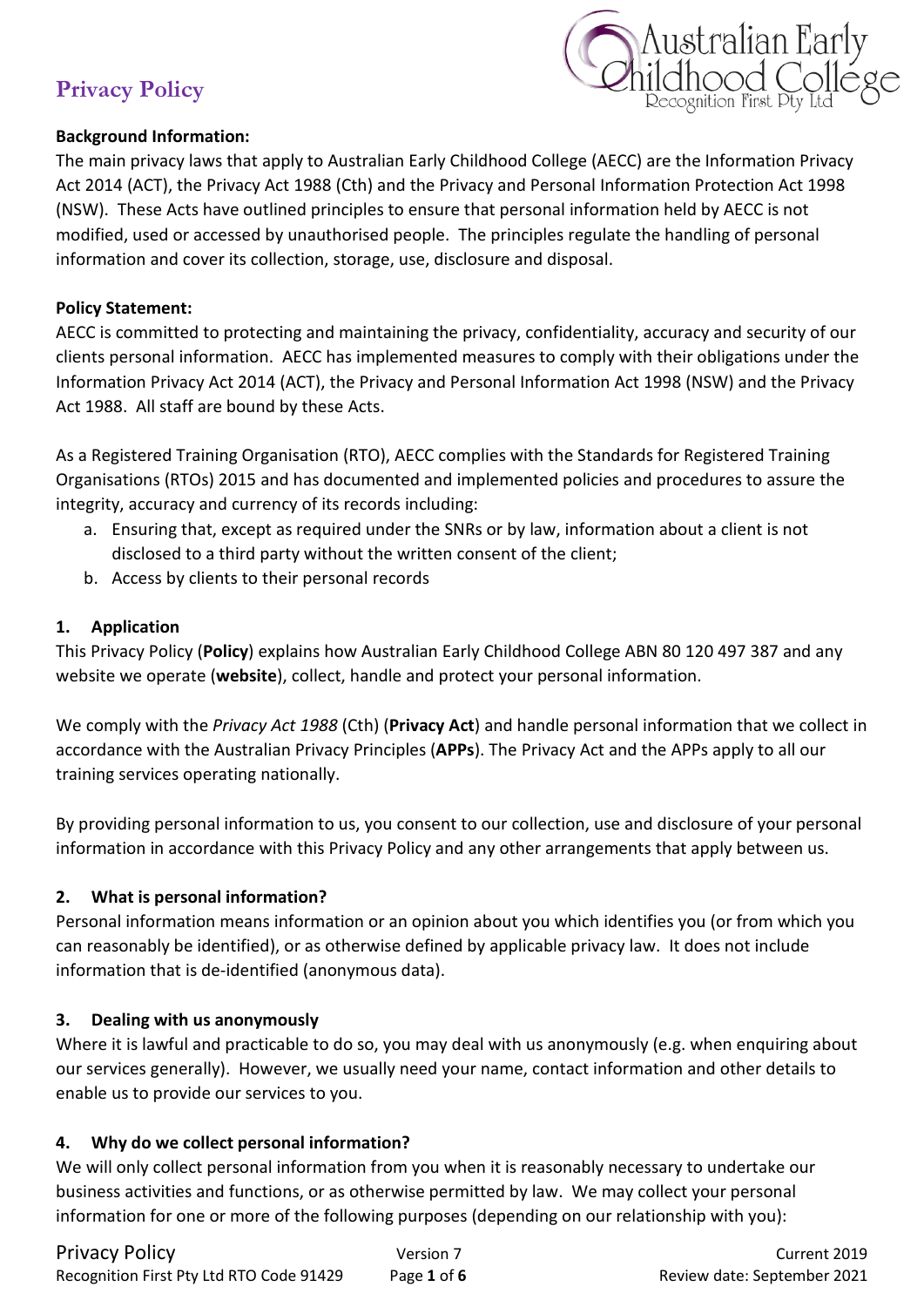

- to provide our training services to you, with your well-being, protection and development in mind
- to contact you with helpful resources to support your training journey and milestones
- to administer and manage our services including charging, billing and collecting debts
- to analyse our customer needs with a view to developing new and/or improved services
- for market research and surveys, direct marketing, promotions and/or competitions
- to notify you (either directly or via a third party advertising platform) about special offers and services available from us or our partners
- to ensure the proper function of our website and online software
- fulfilling our mandatory reporting obligations required by applicable law
- if you are applying for a job, to assess your application for a role with us and to take references
- any other purpose that you have consented to
- any related secondary purpose which we believe you would reasonably expect when we collected your personal information or as a result of our ongoing relationship with you
- to respond to and manage inquiries, complaints, feedback and claims, defend our legal interests and investigate and protect against fraud, theft and other illegal activities

We may also use your personal information for other purposes not listed above which will be made clear to you at the time we collect your personal information, or for such purposes as may be required or permitted by law.

## **5. What personal information do we collect and hold?**

The personal information collected depends on the dealings you have with us.

### *Training enrolments*

If you enrol (or contact us to enquire about enrolling), we may collect your:

- name, date of birth, gender, address (postal and email) and telephone numbers
- government identifiers (for example Centrelink or Medicare reference numbers)
- other information necessary for our functions and activities, including sensitive information described in this policy
- with your consent, image or video
- and details of your:
	- occupation
	- financial information (including credit card details)
	- details of your nominated emergency contact person
	- opinion in relation to any of our services
	- other such information (including proof of identity) that is relevant for us to provide our services to you in the manner that you have requested, or to comply with the law

### *Other persons we interact with*

The Australian Early Childhood College collects personal information from a range of individuals in the context of its business activities, including representatives of our suppliers, customers, sponsors and business partners; contractors; landowners; vendors; investors and job applicants.

The Australian Early Childhood College may collect a range of information in a business context, such as your name, gender, job title, identification, email address, home address and other contact details, details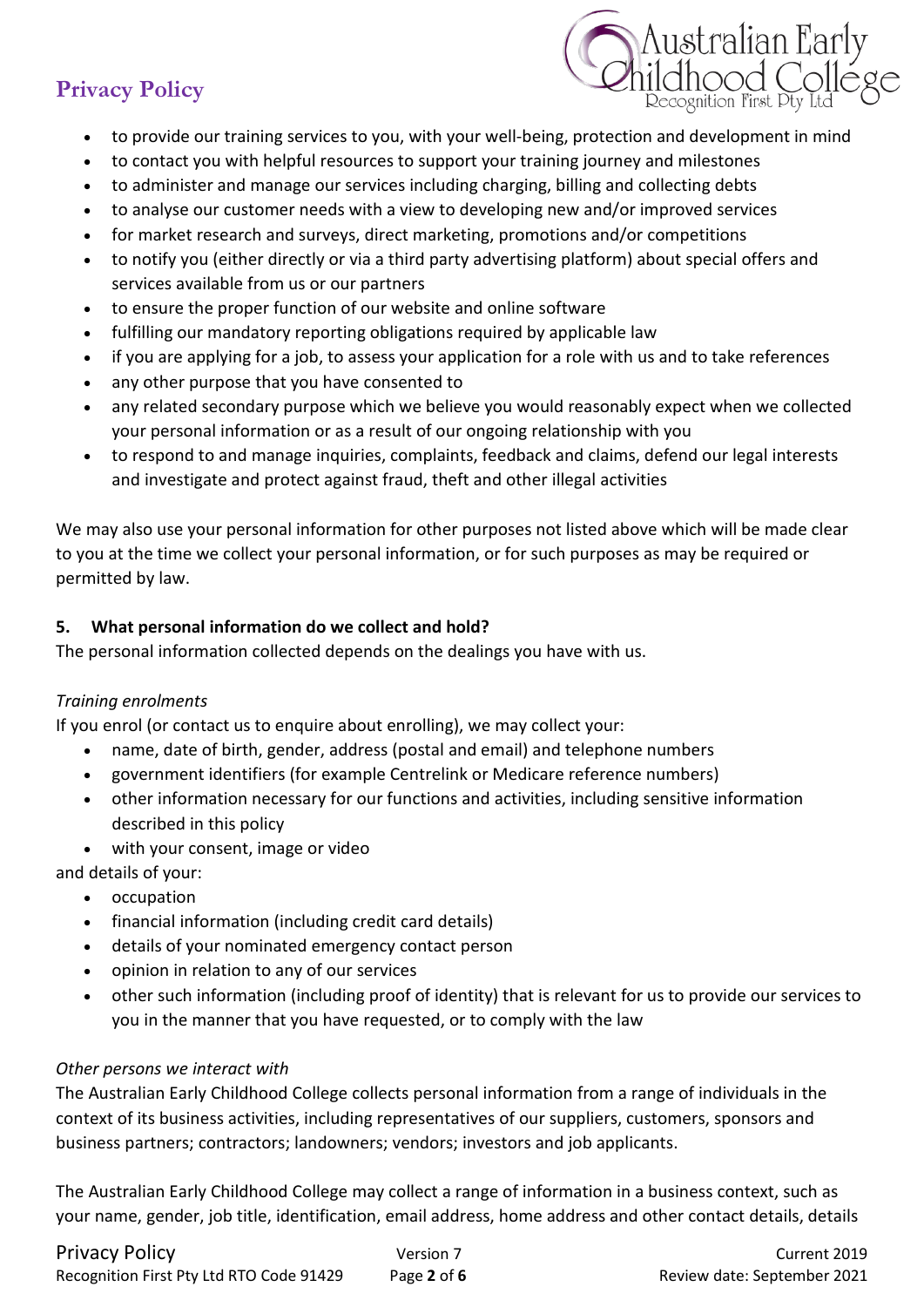

of your business and other interests, experience and/or academic and professional qualifications, third party references, communications with you (including notes from meetings and telephone call recordings), feedback or survey responses that you provide to us, financial and payment information, and information collected from clearance questionnaires and/or interviews.

We use this information for business-related purposes, including negotiating, concluding and performing contracts, managing business relationships, administering real estate leases, recruitment, managing accounts and records, communicating with you and third party contacts, supporting corporate social responsibility activities, security, legal, regulatory and internal investigations and debt administration.

#### *Visitors to our websites*

We may collect personal information about you when you use and access our website. While we do not use browsing information to identify you personally, we may record certain information about your use of our website, such as which pages you visit, the time and date of your visit and the IP address assigned to your computer.

We may also use 'cookies' or other similar tracking technologies on our website that help us track your website usage and remember your preferences. Cookies are small files that store information on your computer, TV, mobile phone or other device. They enable the entity that put the cookie on your device to recognise you across different websites, services, devices and/or browsing sessions. You can disable cookies through your internet browser but our websites may not work as intended for you if you do so.

### *Sensitive Information*

We only collect sensitive information where it is reasonably necessary for our functions or activities and either you have explicitly consented, or we are required or authorised by law to do so. In some circumstances we may ask for personal information that is sensitive. This may include information such as your racial or ethnic origin or any cultural or religious requirements.

If you apply for a position with us, we may collect your health information, medical history, information about national origin or immigration status, or optional demographic information such as race.

### *Financial information*

We may collect your credit card details or other financial information where you provide them to us for the purposes of arranging direct debit or payment plans you have requested. Financial or credit card information we collect from you is strictly confidential and held on secure servers.

#### *Government identifiers*

In certain circumstances we are required, to collect government identifiers such as those used by Centrelink and the Department of Human Services. We will only use or disclose this information in accordance with the law.

#### **6. How is personal information collected?**

We will normally only collect personal information directly from you when you provide it to us:

- when you complete an enrolment form or survey
- when you call us, email us or post us your information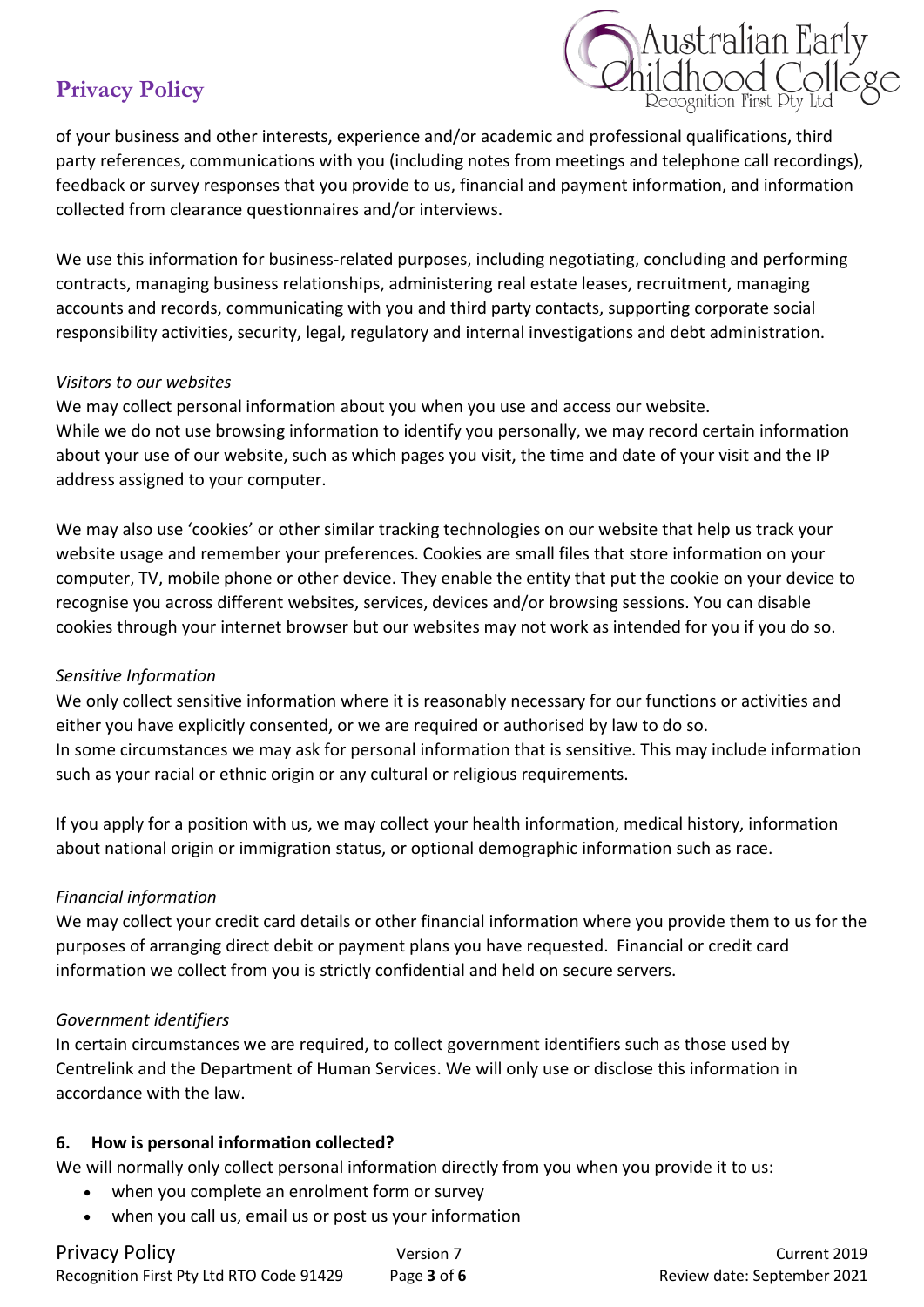

- via our website or our social media pages
- if you apply for any job vacancy
- if you make a complaint to us

We may sometimes collect personal information about you from other sources, for example our thirdparty suppliers and contractors who assist us to operate our business.

## **7. Using and disclosing personal information**

We will not sell, share or pass your personal information on to any third parties, other than in accordance with this Policy, with your consent or to those who are contracted to us to keep personal information confidential. We may disclose personal information:

- to our related bodies corporate, suppliers, consultants, contractors or agents to help us to provide you with the requested services
- if we merge with or are acquired by another entity, to that entity as a part of the merger or acquisition
- to relevant federal, state and territory authorities for the purpose of investigating a health or safety issue, including a workplace health and safety matter or child protection matter
- when conveying information to a responsible person (e.g. a guardian or emergency contact), unless you have requested otherwise
- as required by law

## **8. Do we disclose any information overseas**

We may disclose personal information outside of Australia to our third party suppliers such as cloud storage providers or datacentres for software we use. When you provide your personal information to us, you consent to the disclosure of your information outside of Australia. We will take reasonable steps to ensure that any overseas recipient will deal with such personal information in a way that is consistent with the APPs.

### **9. Marketing and your consent/opting out**

We and/or our carefully selected partners may send you direct marketing communications and information about our services. This may take the form of emails, SMS or mail, in accordance with the Spam Act and the Privacy Act. You may opt-out of receiving marketing materials from us by contacting us using the details set out below or by using the opt-out facilities provided (eg an unsubscribe link).

We may occasionally engage other companies to provide marketing or advertising services on our behalf. Those companies will be permitted to obtain only the personal information they need to deliver the service. If we provide those companies with any of your personal information, it is to provide you with a better or more relevant and personalised experience and to improve the quality of those services. We take reasonable steps to ensure that these organisations are bound by confidentiality and privacy obligations in relation to the protection of your personal information.

### **10. Third party advertising services**

We may utilise certain third-party advertising services (e.g. organizations such as FastClick or Google) to display advertising for our advertisers. These third-party services may place a cookie on your computer for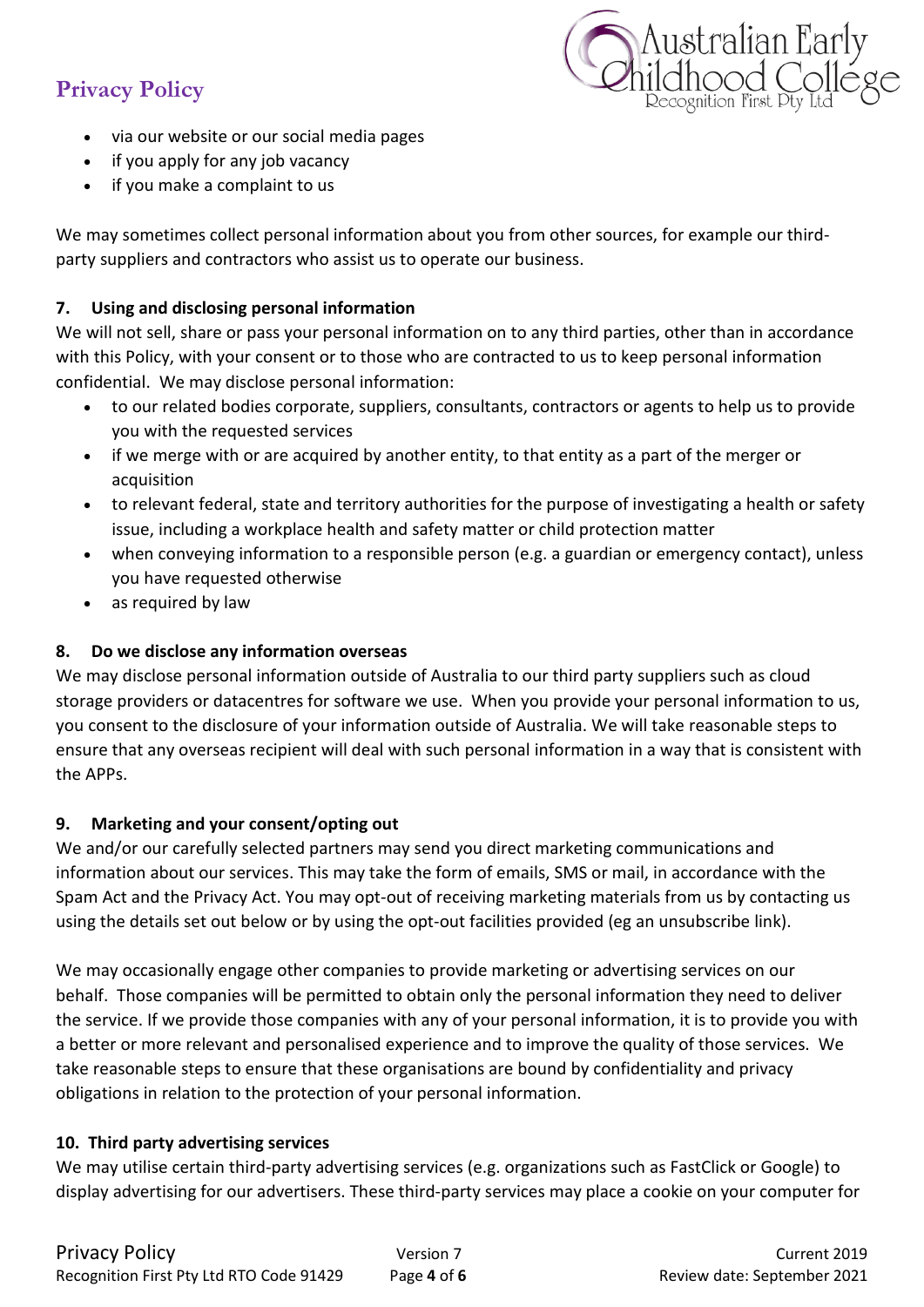

the purposes of ad tracking and presentation. We do not share personally identifiable visitor information with these third-party services.

### **11. Storing personal information**

We take all reasonable and appropriate steps (including organisational and technological measures) to protect your personal information from misuse, interference and loss, and unauthorised access, modification or disclosure. Some of the ways this is done include:

- requiring our staff to maintain confidentiality
- implementing physical and network security measures
- providing a secure environment and access control for confidential information
- only allowing access to personal information where the individual seeking access has satisfied our identification requirements

Where we store your personal information depends on what interaction you have had with us. These include electronic databases, email databases for marketing communications or secure archiving for paper based forms.

We will only store your personal information for as long as our dealings with you continue, or as otherwise required by law.

## **12. Data breaches**

The Privacy Act requires us to notify affected individuals and the Australian Privacy Commissioner about 'eligible data breaches'. An eligible data breach occurs when the following criteria are met:

- there is unauthorised access to or disclosure of personal information we hold (or information is lost in circumstances where unauthorised access or disclosure is likely to occur);
- the access, disclosure or loss is likely to result in serious harm to any of the individuals to whom the information relates; and
- we are unable to prevent the likely risk of serious harm with remedial action.

If it is not clear whether a suspected data breach meets these criteria, we will investigate and assess the breach to determine whether the breach is an 'eligible data breach' that requires us to notify the affected individuals. This is to ensure that you are notified if your personal information is involved in a data breach that is likely to result in serious harm. Even if the criteria are not met, we may decide it appropriate to notify you anyway as part of our commitment to taking privacy seriously.

## **13. Keeping personal information accurate and up to date**

You can access the personal information we hold about you by contacting us using the information below. Sometimes, we may not be able to provide you with access to all of your personal information and, where this is the case, we will tell you why. We may also need to verify your identity when you request your personal information.

If you think that any personal information we hold about you is inaccurate, please contact us and we will take reasonable steps to ensure that it is corrected.